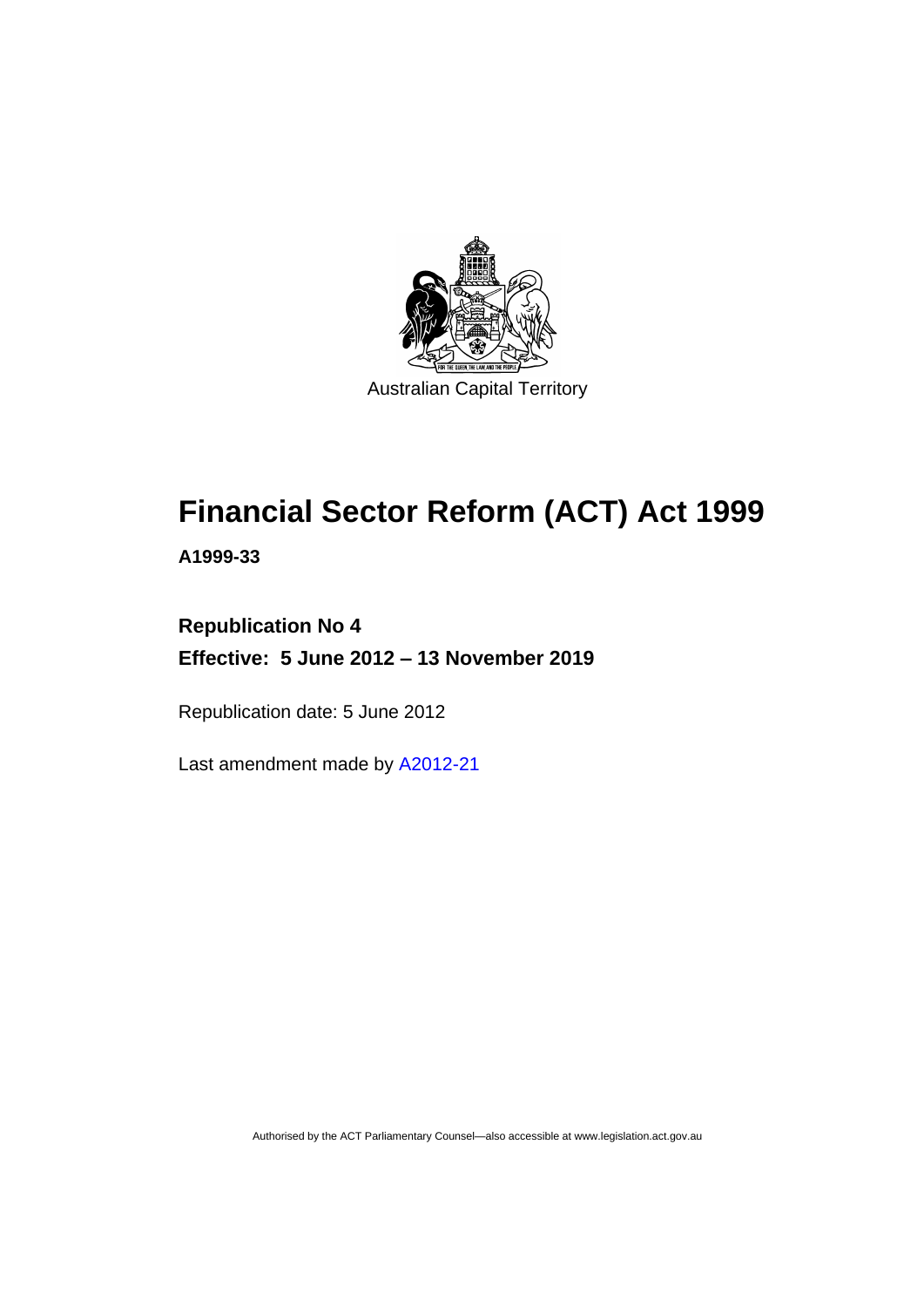# **About this republication**

#### **The republished law**

This is a republication of the *Financial Sector Reform (ACT) Act 1999* (including any amendment made under the *[Legislation Act 2001](http://www.legislation.act.gov.au/a/2001-14)*, part 11.3 (Editorial changes)) as in force on 5 June 2012*.*  It also includes any commencement, amendment, repeal or expiry affecting this republished law to 5 June 2012.

The legislation history and amendment history of the republished law are set out in endnotes 3 and 4.

#### **Kinds of republications**

The Parliamentary Counsel's Office prepares 2 kinds of republications of ACT laws (see the ACT legislation register at [www.legislation.act.gov.au\)](http://www.legislation.act.gov.au/):

- authorised republications to which the *[Legislation Act 2001](http://www.legislation.act.gov.au/a/2001-14)* applies
- unauthorised republications.

The status of this republication appears on the bottom of each page.

#### **Editorial changes**

The *[Legislation Act 2001](http://www.legislation.act.gov.au/a/2001-14)*, part 11.3 authorises the Parliamentary Counsel to make editorial amendments and other changes of a formal nature when preparing a law for republication. Editorial changes do not change the effect of the law, but have effect as if they had been made by an Act commencing on the republication date (see *[Legislation Act 2001](http://www.legislation.act.gov.au/a/2001-14)*, s 115 and s 117). The changes are made if the Parliamentary Counsel considers they are desirable to bring the law into line, or more closely into line, with current legislative drafting practice.

This republication does not include amendments made under part 11.3 (see endnote 1).

#### **Uncommenced provisions and amendments**

If a provision of the republished law has not commenced, the symbol  $\mathbf{U}$  appears immediately before the provision heading. Any uncommenced amendments that affect this republished law are accessible on the ACT legislation register [\(www.legislation.act.gov.au\)](http://www.legislation.act.gov.au/). For more information, see the home page for this law on the register.

#### **Modifications**

If a provision of the republished law is affected by a current modification, the symbol  $\mathbf{M}$  appears immediately before the provision heading. The text of the modifying provision appears in the endnotes. For the legal status of modifications, see the *[Legislation Act](http://www.legislation.act.gov.au/a/2001-14)  [2001](http://www.legislation.act.gov.au/a/2001-14)*, section 95.

#### **Penalties**

At the republication date, the value of a penalty unit for an offence against this law is \$110 for an individual and \$550 for a corporation (see *[Legislation Act 2001](http://www.legislation.act.gov.au/a/2001-14)*, s 133).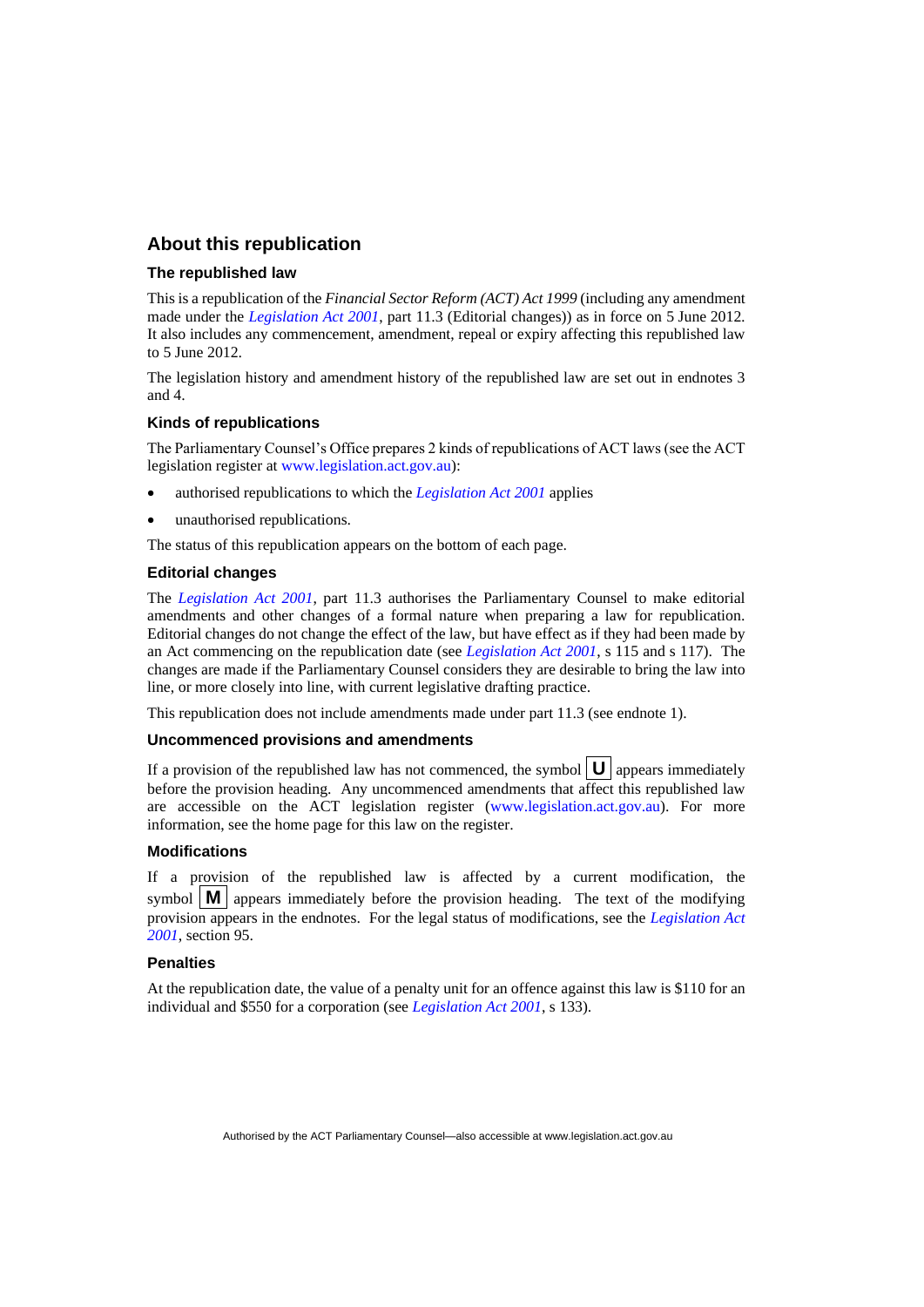

# **Financial Sector Reform (ACT) Act 1999**

# **Contents**

|                |                                                                 | Page       |
|----------------|-----------------------------------------------------------------|------------|
| Part 1         | <b>Preliminary</b>                                              |            |
| 1              | Short title                                                     | 2          |
| 3              | Dictionary                                                      | 2          |
| 4              | Act binds all persons                                           | 2          |
| Part 2         | Conferral of functions and powers on APRA<br>and ASIC           |            |
| 5              | Conferral of functions and powers on APRA                       | 3          |
| 6              | Conferral of functions and powers on ASIC                       | 3          |
| Part 3         | Authorised deposit-taking institutions-<br>transfer of business |            |
| $\overline{7}$ | Words defined in FS(TB) Act                                     | 4          |
| 8              | Authorised APRA officer                                         | 4          |
| 9              | Voluntary transfers                                             | 4          |
| R <sub>4</sub> | Financial Sector Reform (ACT) Act 1999                          | contents 1 |
| 05/06/12       | Effective: 05/06/12-13/11/19                                    |            |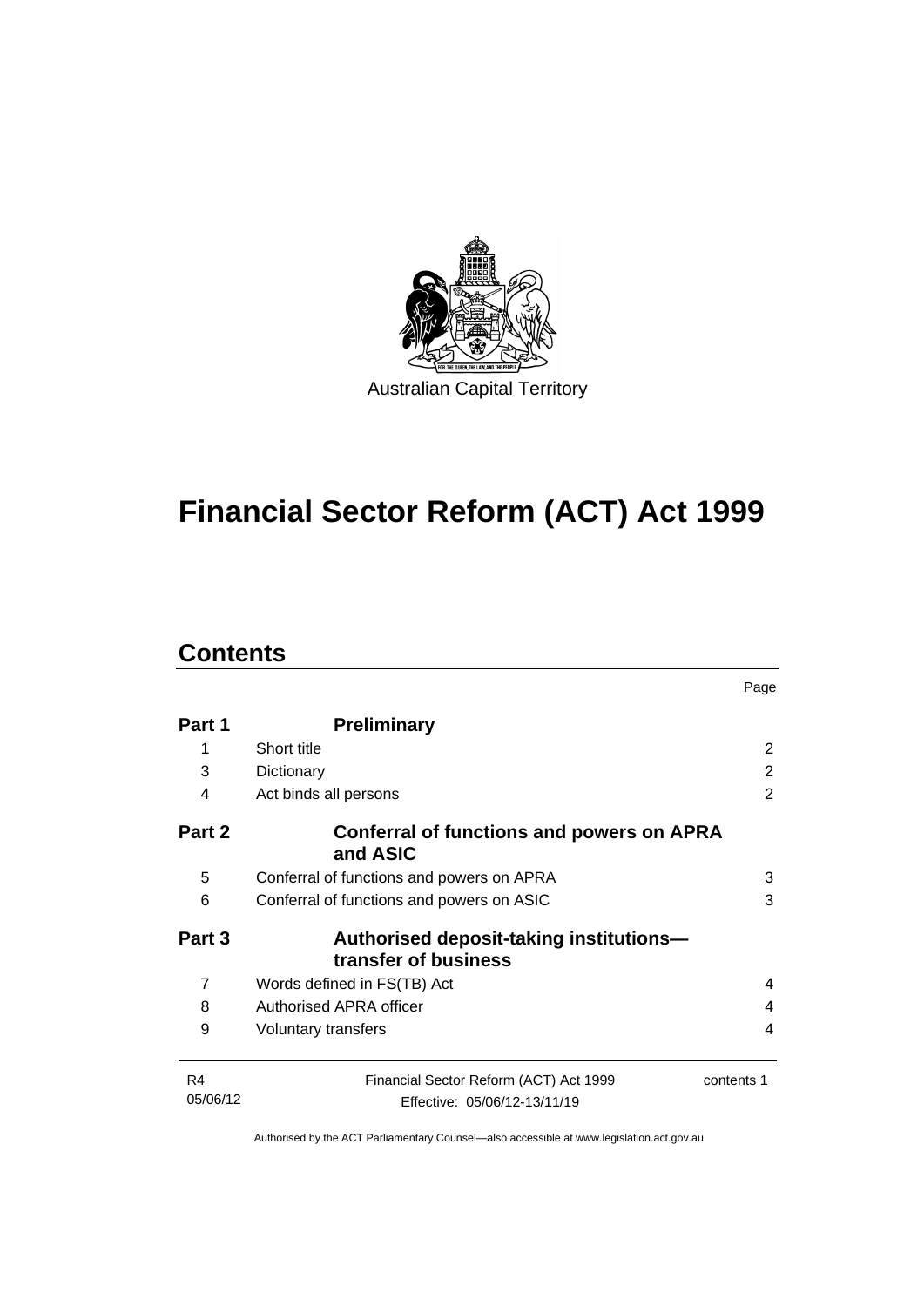| Contents          |                                               |                 |
|-------------------|-----------------------------------------------|-----------------|
|                   |                                               | Page            |
| 10                | Compulsory transfers                          | 5               |
| 11                | Certificates evidencing operation of pt 3     | $\overline{7}$  |
| 12                | Certificates about land and interests in land | $\overline{7}$  |
| 13                | Certificates about other assets               | 8               |
| 14                | Documents purporting to be certificates       | 8               |
| 15                | Relationship of pt 3 with other laws          | 8               |
| Part 6            | <b>Miscellaneous</b>                          |                 |
| 48                | Consequential and transitional regulations    | 10              |
| <b>Dictionary</b> |                                               | 11              |
| <b>Endnotes</b>   |                                               |                 |
| 1                 | About the endnotes                            | 12 <sup>°</sup> |
| 2                 | Abbreviation key                              | 12 <sup>2</sup> |
| 3                 | Legislation history                           | 13              |
| 4                 | Amendment history                             | 14              |
| 5                 | Earlier republications                        | 18              |

contents 2 Financial Sector Reform (ACT) Act 1999 Effective: 05/06/12-13/11/19

R4 05/06/12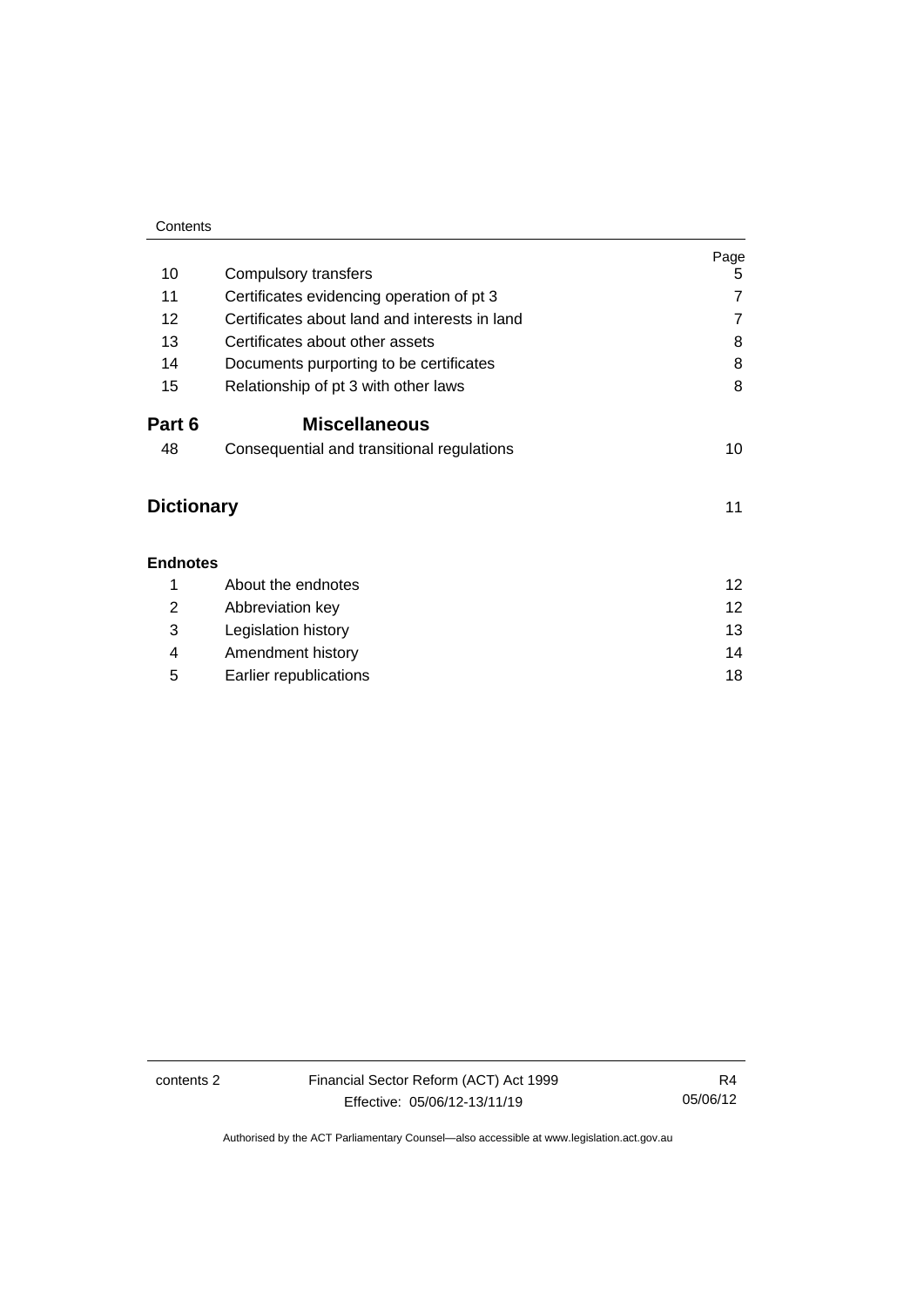

# **Financial Sector Reform (ACT) Act 1999**

An Act to make provision for the reform of the financial sector, and for other purposes

R4 05/06/12

I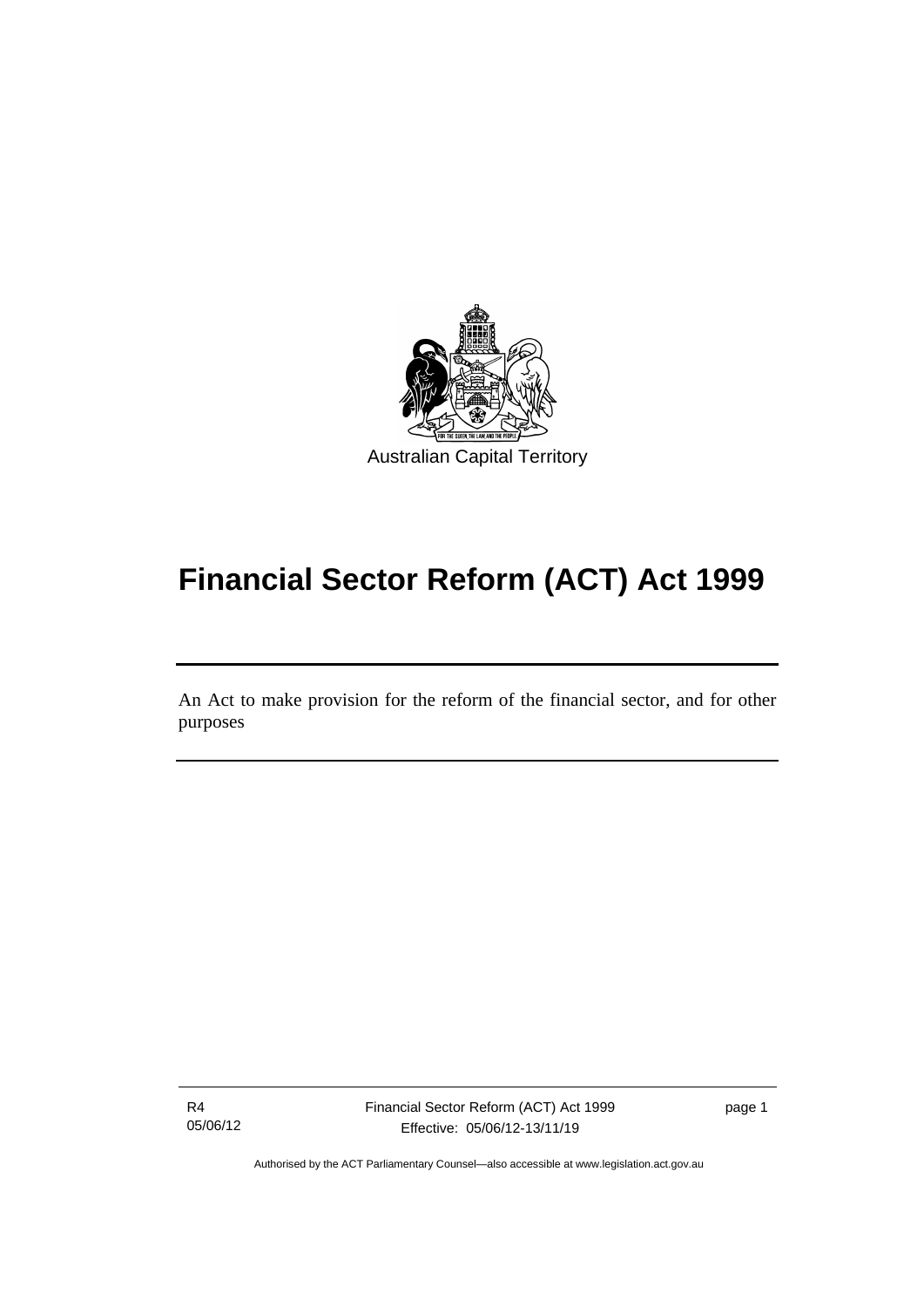### Part 1 **Preliminary**

Section 1

# <span id="page-5-0"></span>**Part 1 Preliminary**

## <span id="page-5-1"></span>**1 Short title**

This Act may be cited as the *Financial Sector Reform (ACT) Act 1999.*

# <span id="page-5-2"></span>**3 Dictionary**

The dictionary at the end of this Act is part of this Act.

- *Note 1* The dictionary at the end of this Act defines certain terms used in this Act.
- *Note 2* A definition in the dictionary applies to the entire Act unless the definition, or another provision of the Act, provides otherwise or the contrary intention otherwise appears (see [Legislation Act,](http://www.legislation.act.gov.au/a/2001-14) s 155 and s 156 (1)).

<span id="page-5-3"></span>**4 Act binds all persons**

This Act binds all persons so far as the legislative power of the Territory permits.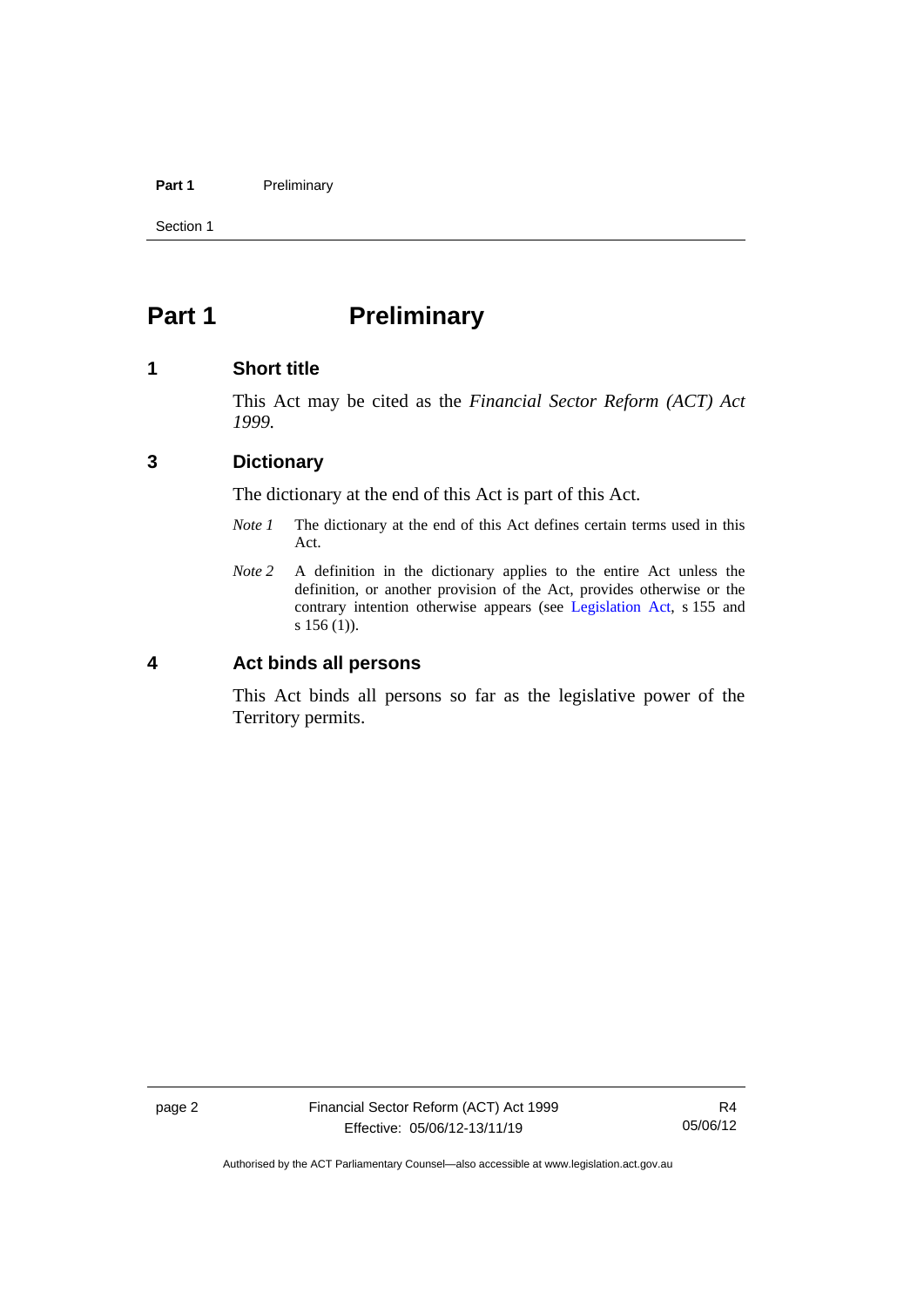# <span id="page-6-0"></span>**Part 2 Conferral of functions and powers on APRA and ASIC**

# <span id="page-6-1"></span>**5 Conferral of functions and powers on APRA**

- (1) APRA has the functions and powers conferred or expressed to be conferred on it under this Act.
- (2) APRA has power to do acts in the ACT in the performance or exercise of a function or power conferred or expressed to be conferred on APRA by or under a law of another jurisdiction corresponding to this Act.

## <span id="page-6-2"></span>**6 Conferral of functions and powers on ASIC**

- (1) ASIC has the functions and powers conferred or expressed to be conferred on it under this Act.
- (2) ASIC has power to do acts in the ACT in the performance or exercise of a function or power conferred or expressed to be conferred on ASIC by or under a law of another jurisdiction corresponding to this Act.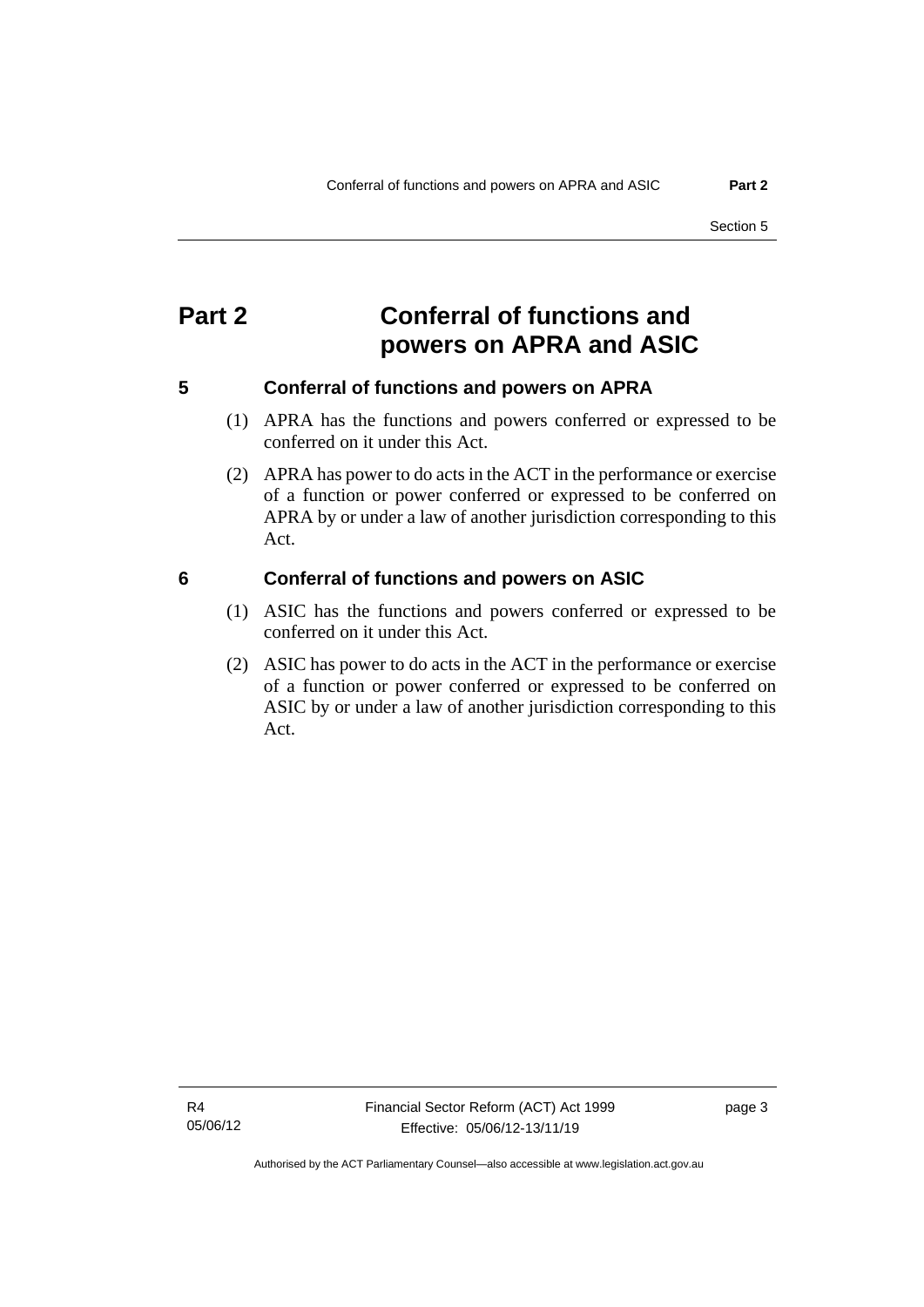# <span id="page-7-0"></span>**Part 3 Authorised deposit-taking institutions—transfer of business**

## <span id="page-7-1"></span>**7 Words defined in FS(TB) Act**

Words defined in the [FS\(TB\) Act](http://www.comlaw.gov.au/Series/C2004A00436) have the same respective meanings in this part.

### <span id="page-7-2"></span>**8 Authorised APRA officer**

- (1) APRA may, in writing, authorise a person who is an APRA board member, or an APRA staff member, to perform or exercise the functions or powers of an authorised APRA officer under a particular provision of this part.
- (2) The functions and powers necessary for this section are conferred on APRA.

# <span id="page-7-3"></span>**9 Voluntary transfers**

- (1) The purpose of this section is to facilitate voluntary transfers of business under the [FS\(TB\) Act,](http://www.comlaw.gov.au/Series/C2004A00436) part 3 for regulated bodies.
- (2) This section applies when a certificate of transfer issued under the [FS\(TB\) Act,](http://www.comlaw.gov.au/Series/C2004A00436) section 18 comes into force under that Act, part 3, division 3.
- (3) The receiving body is taken to be the successor in law of the transferring body, to the extent of the transfer.
- (4) In particular—
	- (a) if the transfer is a total transfer—all the assets and liabilities of the transferring body become the assets and liabilities of the receiving body without any transfer, conveyance or assignment; and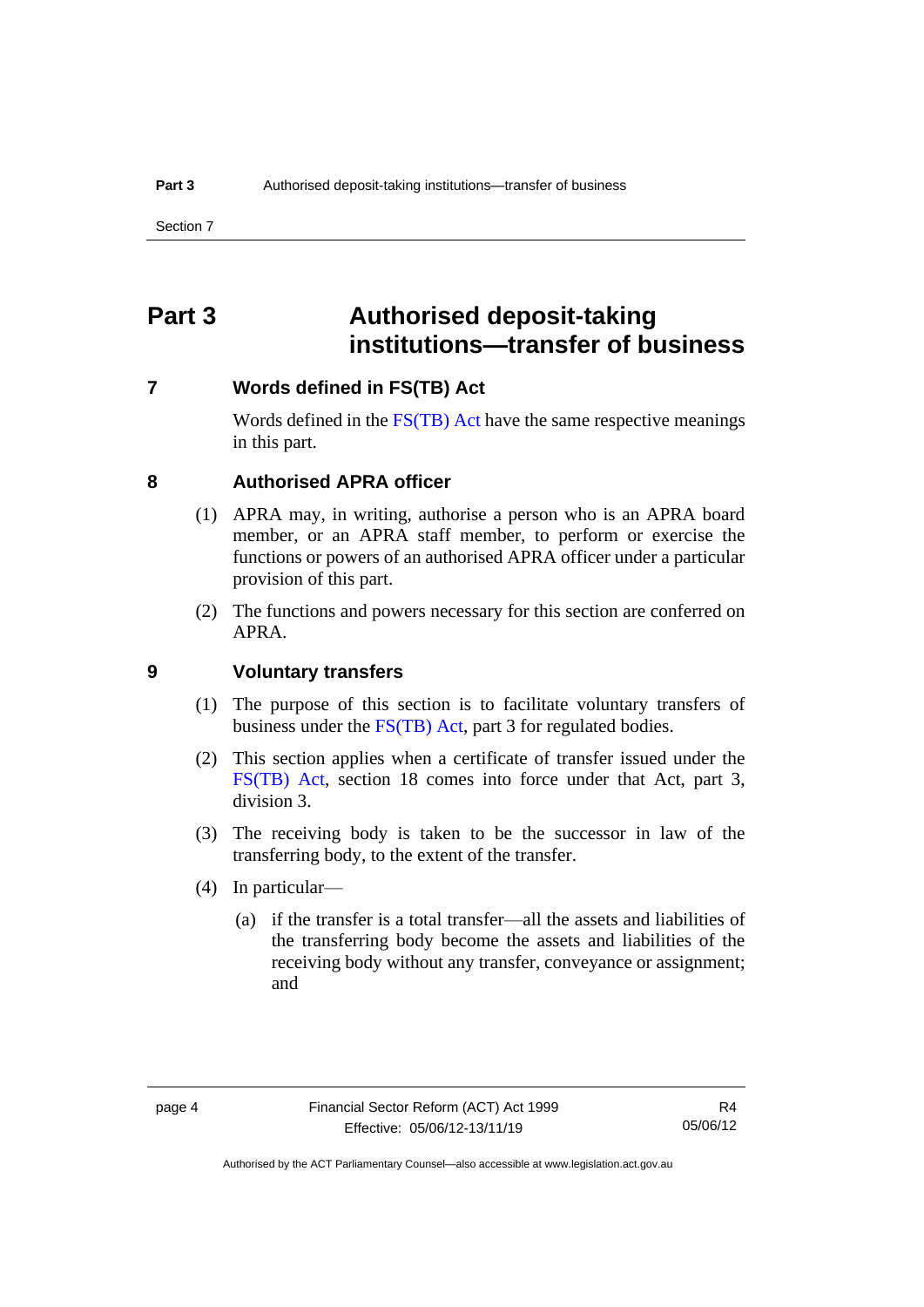- (b) if the transfer is a partial transfer—all the assets and liabilities of the transferring body included in the list of assets and liabilities specified in the statement of detail become assets and liabilities of the receiving body without any transfer, conveyance or assignment; and
- (c) to the extent of the transfer, the duties, obligations, immunities, rights and privileges applying to the transferring body apply to the receiving body.
- (5) If there is an approved section 20 statement in relation to the transfer that specifies—
	- (a) that particular things are to happen or are taken to be the case, those things are taken to happen, or to be the case, in accordance with the statement; or
	- (b) a mechanism for deciding things that are to happen or are taken to be the case, things decided in accordance with that mechanism are taken to happen, or to be the case, as decided in accordance with that mechanism.

# <span id="page-8-0"></span>**10 Compulsory transfers**

- (1) The purpose of this section is to facilitate compulsory transfers of business under the [FS\(TB\) Act,](http://www.comlaw.gov.au/Series/C2004A00436) part 4 for regulated bodies.
- (2) This section applies when a certificate of transfer issued under the [FS\(TB\) Act,](http://www.comlaw.gov.au/Series/C2004A00436) section 33 comes into force under that Act, part 4, division 3.
- (3) The receiving body is taken to be the successor in law of the transferring body, to the extent of the transfer.
- (4) In particular—
	- (a) if the transfer is a total transfer—all the assets and liabilities of the transferring body become assets and liabilities of the receiving body without any transfer, conveyance or assignment; and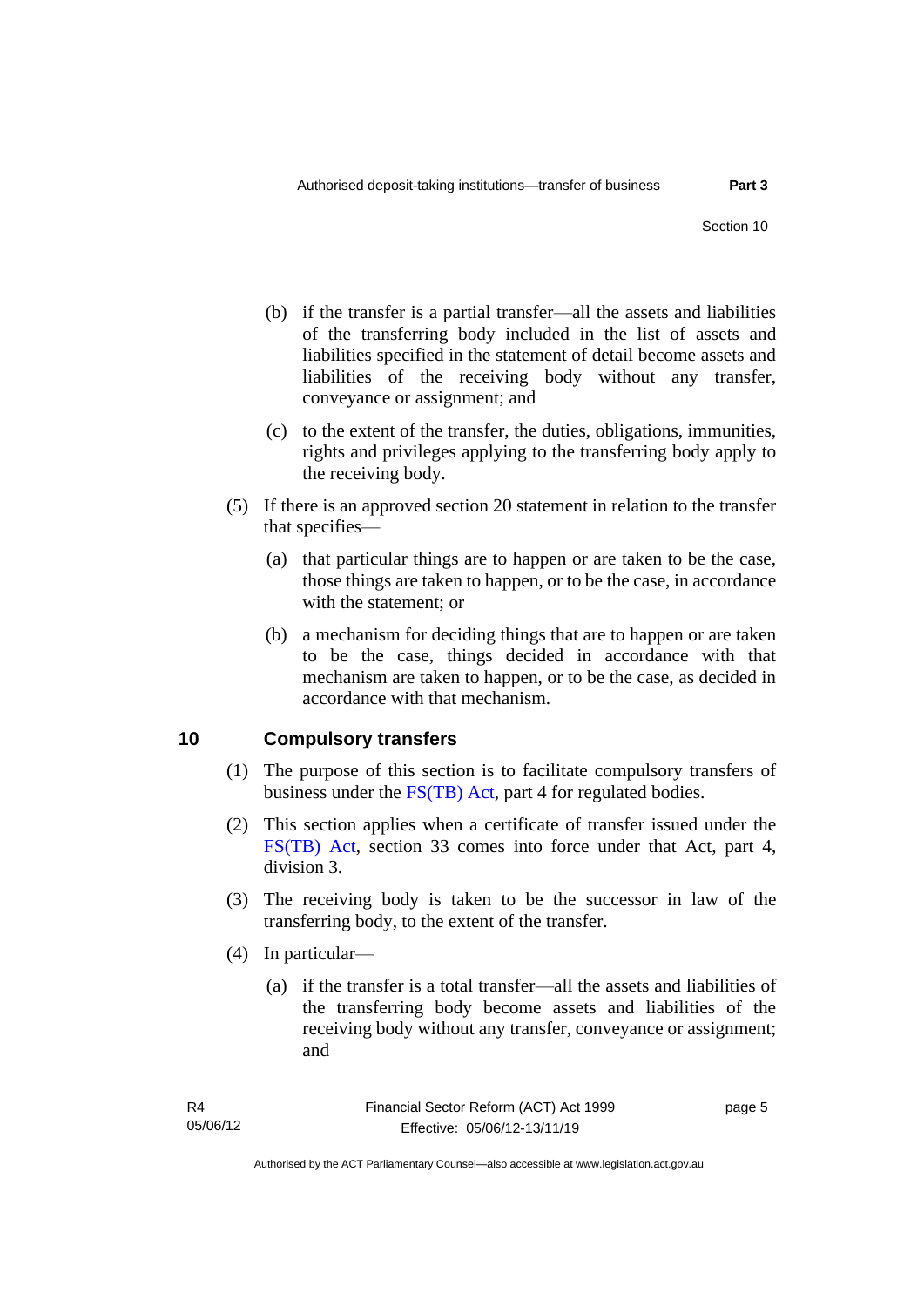- (b) if the transfer is a partial transfer, all the assets and liabilities of the transferring body that are included in the list, referred to in the [FS\(TB\) Act,](http://www.comlaw.gov.au/Series/C2004A00436) section 33 (2) (c), included in, or attached to, the certificate of transfer become assets and liabilities of the receiving body without any transfer, conveyance or assignment; and
- (c) to the extent of the transfer, the duties, obligations, immunities, rights and privileges applying to the transferring body apply to the receiving body.
- (5) If the certificate of transfer includes provisions of a kind referred to in the [FS\(TB\) Act,](http://www.comlaw.gov.au/Series/C2004A00436) section 33 (3) specifying—
	- (a) that particular things are to happen or are taken to be the case, those things are taken to happen, or to be the case, in accordance with those provisions; or
	- (b) a mechanism for deciding things that are to happen or are taken to be the case, things decided in accordance with that mechanism are taken to happen, or to be the case, as decided in accordance with that mechanism.
- (6) If there is an approved section 30 statement in relation to the transfer that specifies—
	- (a) that particular things are to happen or are taken to be the case, those things are taken to happen, or to be the case, in accordance with the statement; or
	- (b) a mechanism for deciding things that are to happen or are taken to be the case, things decided in accordance with that mechanism are taken to happen, or to be the case, as decided in accordance with that mechanism.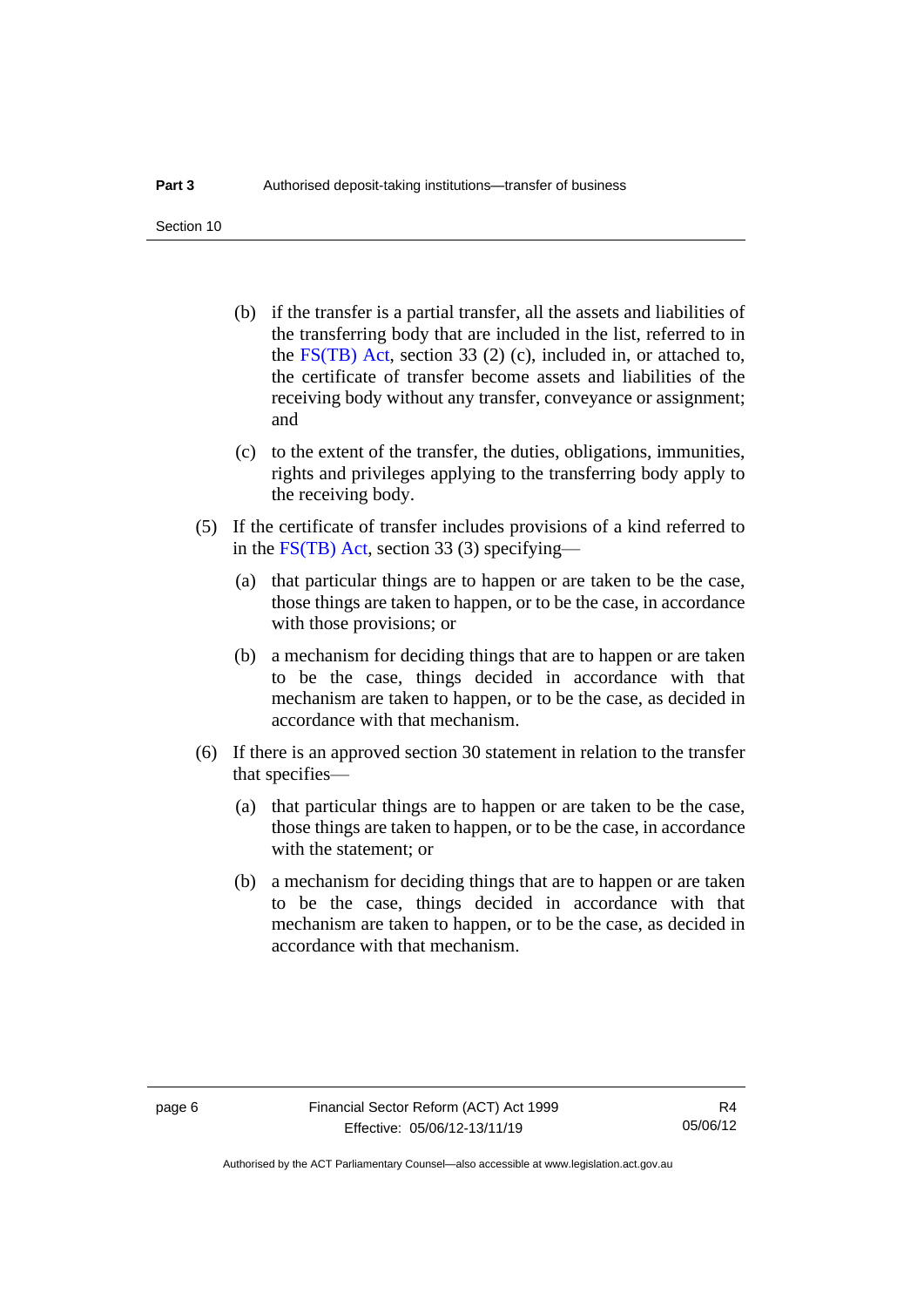# <span id="page-10-0"></span>**11 Certificates evidencing operation of pt 3**

- (1) An authorised APRA officer may, by a written certificate signed by the officer, certify anything relating to the effect of this part, and, in particular may certify that—
	- (a) a particular asset of a transferring body has become a transferred asset of a receiving body; or
	- (b) a particular liability of a transferring body has become a transferred liability of a receiving body.
- (2) For all purposes and in all proceedings, a certificate under subsection (1) is evidence of the matters certified.

# <span id="page-10-1"></span>**12 Certificates about land and interests in land**

- (1) This section applies if—
	- (a) a receiving body becomes, under this part, the owner of land, or an interest in land, situated in the ACT; and
	- (b) there is lodged with the registrar-general a certificate that—
		- (i) is signed by an authorised APRA officer; and
		- (ii) identifies the land or interest; and
		- (iii) states the receiving body has, under this part, become the owner of that land or interest.
- (2) The registrar general may—
	- (a) register or record the matter in the same way as dealings in land or interests in land of that kind are registered or recorded; and
	- (b) deal with, and give effect to, the certificate.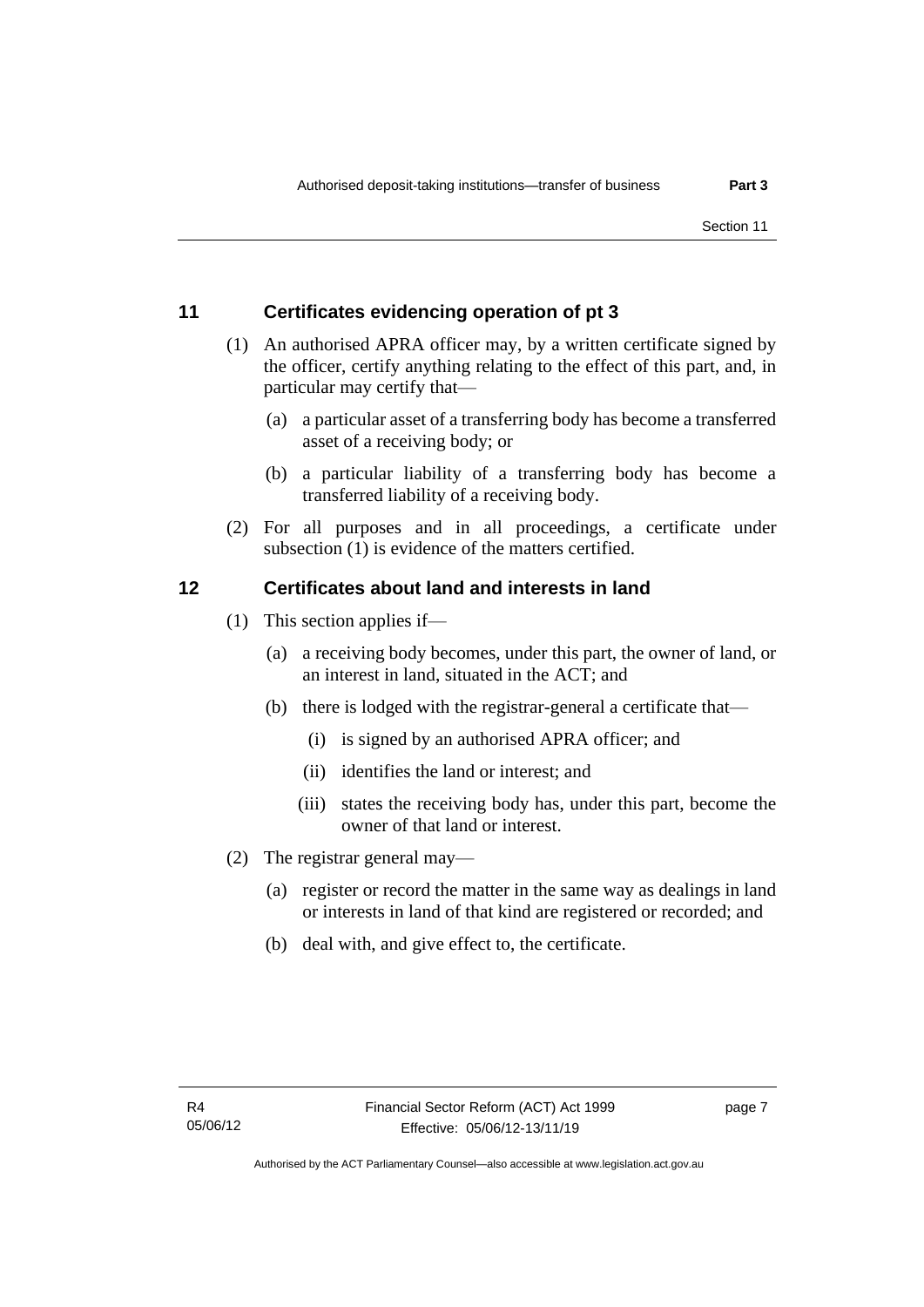Section 13

## <span id="page-11-0"></span>**13 Certificates about other assets**

- (1) This section applies if—
	- (a) an asset, other than land or an interest in land, becomes, under this part, an asset of a receiving body; and
	- (b) there is lodged with the entity who has, under the law, responsibility for keeping a register or record relating to assets of that kind a certificate that—
		- (i) is signed by an authorised APRA officer; and
		- (ii) identifies the asset; and
		- (iii) states the asset has, under this part, become an asset of the receiving body.
- (2) The entity may—
	- (a) register or record the matter in the same way as transactions relating to assets of that kind are registered or recorded; and
	- (b) deal with, and give effect to, the certificate.
- (3) This section does not affect the operation of the [Corporations Act.](http://www.comlaw.gov.au/Series/C2004A00818)

## <span id="page-11-1"></span>**14 Documents purporting to be certificates**

A document purporting to be a certificate mentioned in section 12 or 13 is taken to be a certificate of that type unless the contrary is established.

## <span id="page-11-2"></span>**15 Relationship of pt 3 with other laws**

(1) This part has effect despite anything in a contract, deed, undertaking, agreement or other instrument.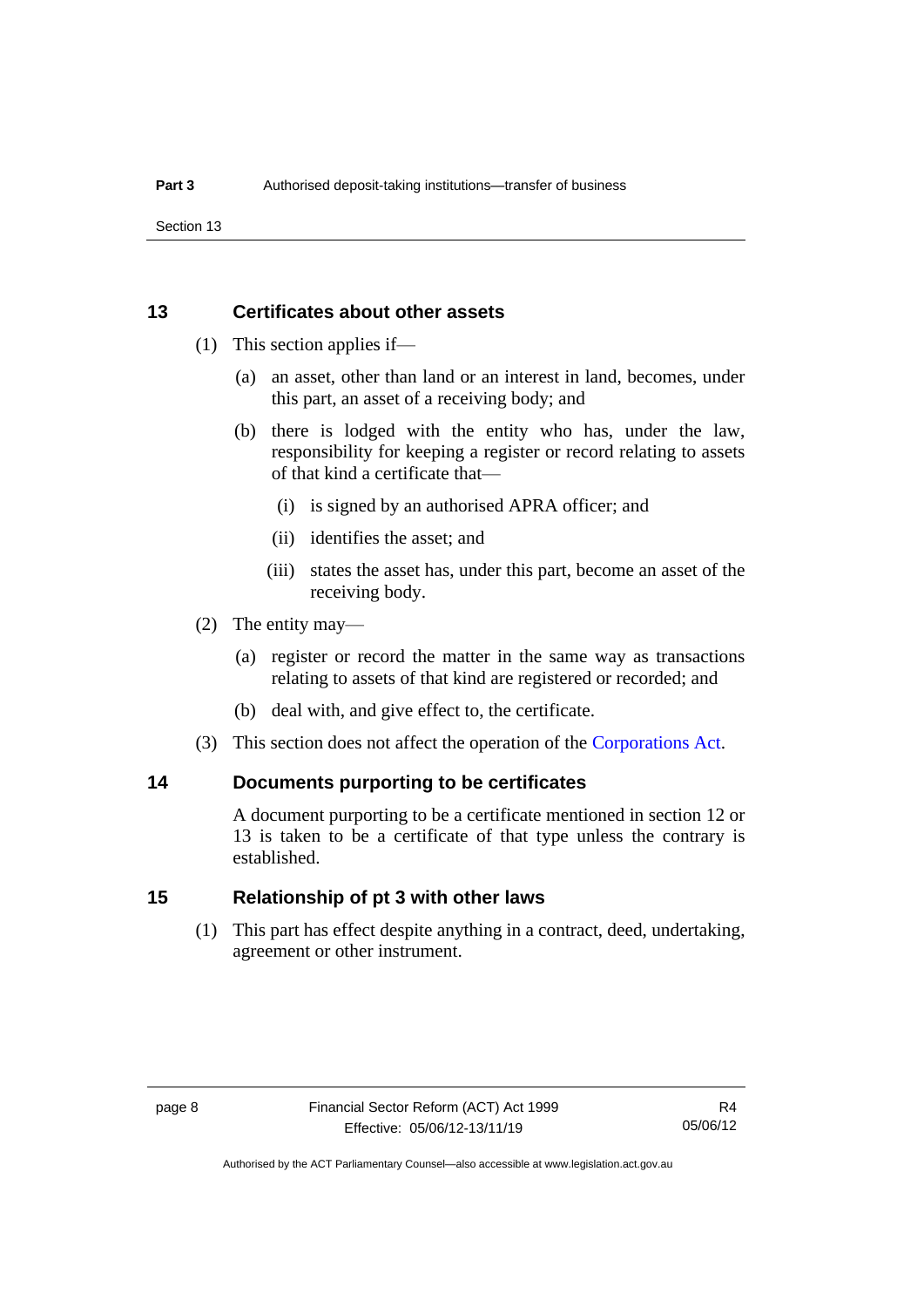- (2) Nothing done under this part—
	- (a) places a receiving body, a transferring body or another person in breach of contract or confidence or otherwise makes any of them guilty of a civil wrong; or
	- (b) places a receiving body, a transferring body or another person in breach of—
		- (i) a Territory law; or
		- (ii) a contractual provision prohibiting, restricting or regulating the assignment or transfer of an asset or liability or the disclosure of information; or
	- (c) releases a surety, wholly or partly, from all or any of the surety's obligations.
- (3) Without limiting subsection (1), if, apart from this section, the advice or consent of a person would be necessary for a particular purpose, the advice is taken to have been obtained or the consent is taken to have been given.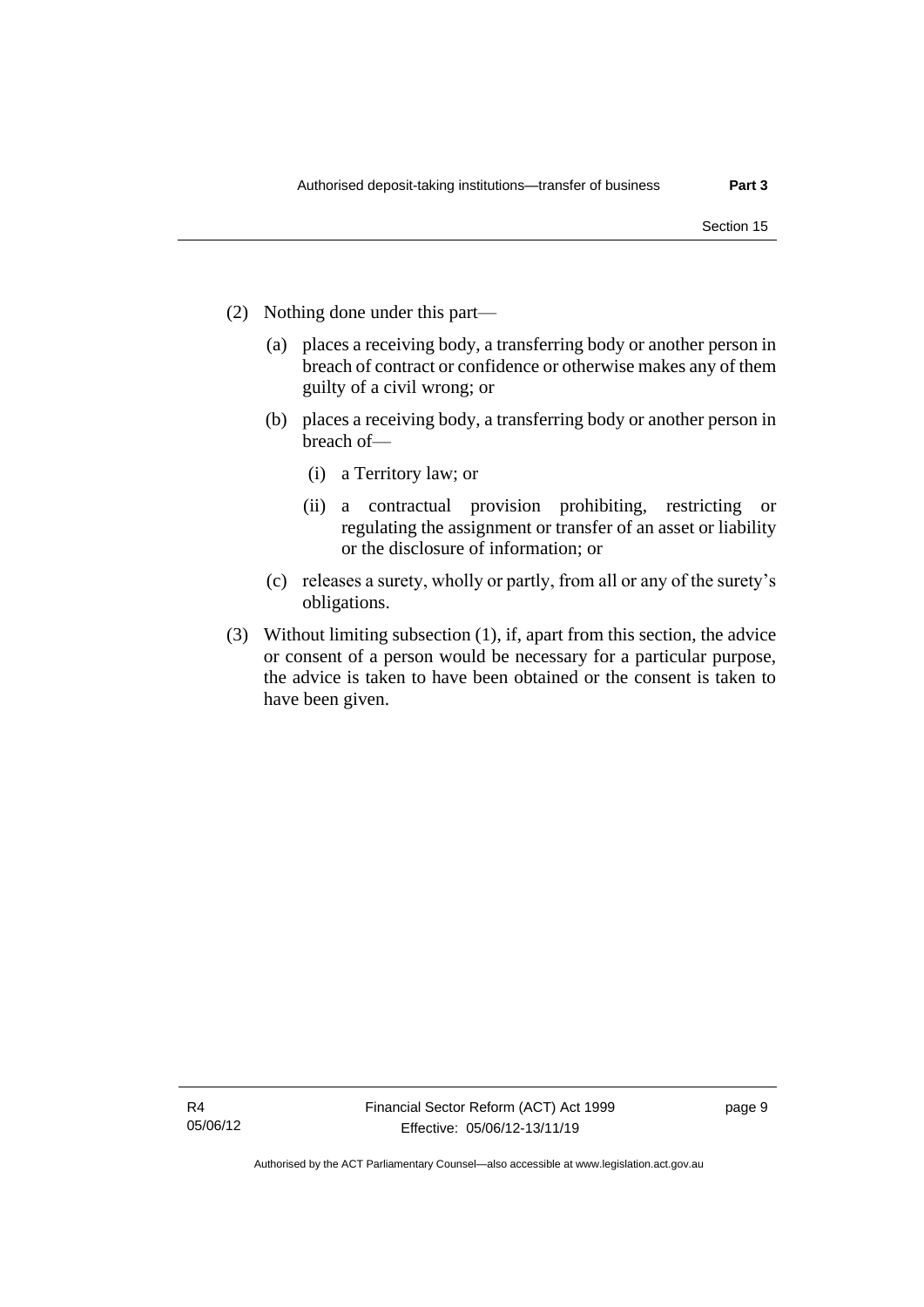#### **Part 6** Miscellaneous

Section 48

# <span id="page-13-0"></span>**Part 6 Miscellaneous**

## <span id="page-13-1"></span>**48 Consequential and transitional regulations**

- (1) The Executive may make regulations amending the provisions of this Act (other than this section) or any other Act in relation to any matter arising from, connected with or consequential on the enactment of this Act.
- (2) Regulations made under subsection (1) may be expressed to have taken effect on a day earlier than the day on which they are notified in the Gazette, not being a day earlier than the transfer date.
- (3) If regulations made under subsection (1) are expressed to take effect on a day earlier than the day on which they are notified in the Gazette, they do not operate so as to—
	- (a) affect, in a manner prejudicial to any person (other than the Territory or a Territory authority), the rights of that person existing at the day of notification; or
	- (b) impose liabilities on any person (other than the Territory or a Territory authority) in respect of any act or omission before the day of notification.
- (4) The Executive may only make regulations under subsection (1) during the period of 12 months commencing on the transfer date.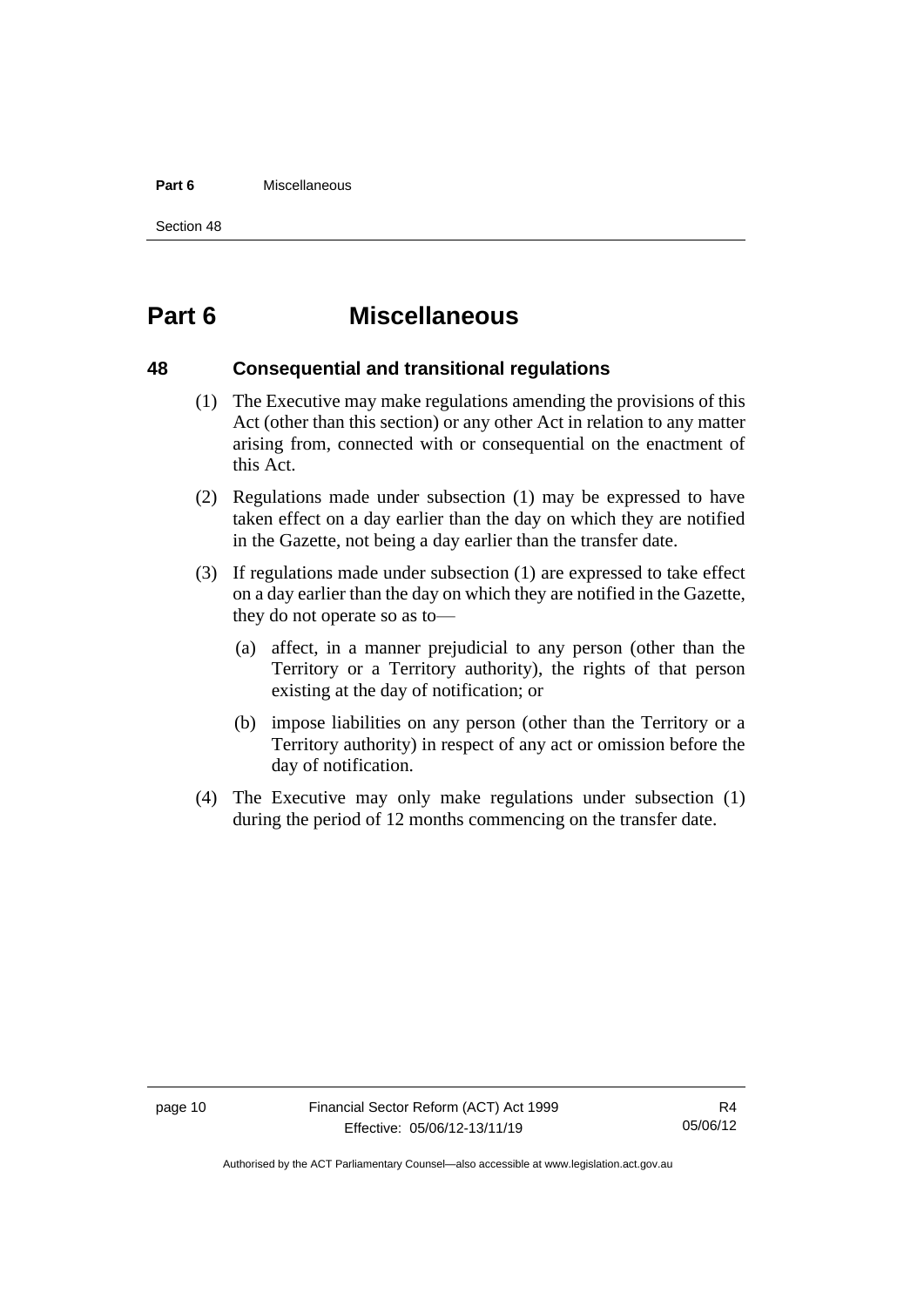# <span id="page-14-0"></span>**Dictionary**

(see s 3)

*APRA* means the Australian Prudential Regulation Authority established under the *Australian [Prudential Regulation Authority](http://www.comlaw.gov.au/Series/C2004A00310)  Act [1998](http://www.comlaw.gov.au/Series/C2004A00310)* (Cwlth), section 7.

*ASIC* means the Australian Securities and Investments Commission under the *[Australian Securities and Investments Commission](http://www.comlaw.gov.au/Series/C2004A00819)  Act [2001](http://www.comlaw.gov.au/Series/C2004A00819)* (Cwlth).

*authorised APRA officer*, in a provision of part 3, means a person authorised under section 8 to perform or exercise the functions or powers of an authorised APRA officer under the provision.

*FS(TB) Act* means the *[Financial Sector \(Business Transfer and](http://www.comlaw.gov.au/Series/C2004A00436)  [Group Restructure\) Act 1999](http://www.comlaw.gov.au/Series/C2004A00436)* (Cwlth).

*FSR Act* means the *[Financial Sector Reform \(Amendments and](http://www.comlaw.gov.au/Series/C2004A00435)  [Transitional Provisions\) Act \(No 1\) 1999](http://www.comlaw.gov.au/Series/C2004A00435)* (Cwlth).

*transfer date* means the date that, under the [FSR Act,](http://www.comlaw.gov.au/Series/C2004A00435) section 3 (16), is specified as the transfer date for that Act.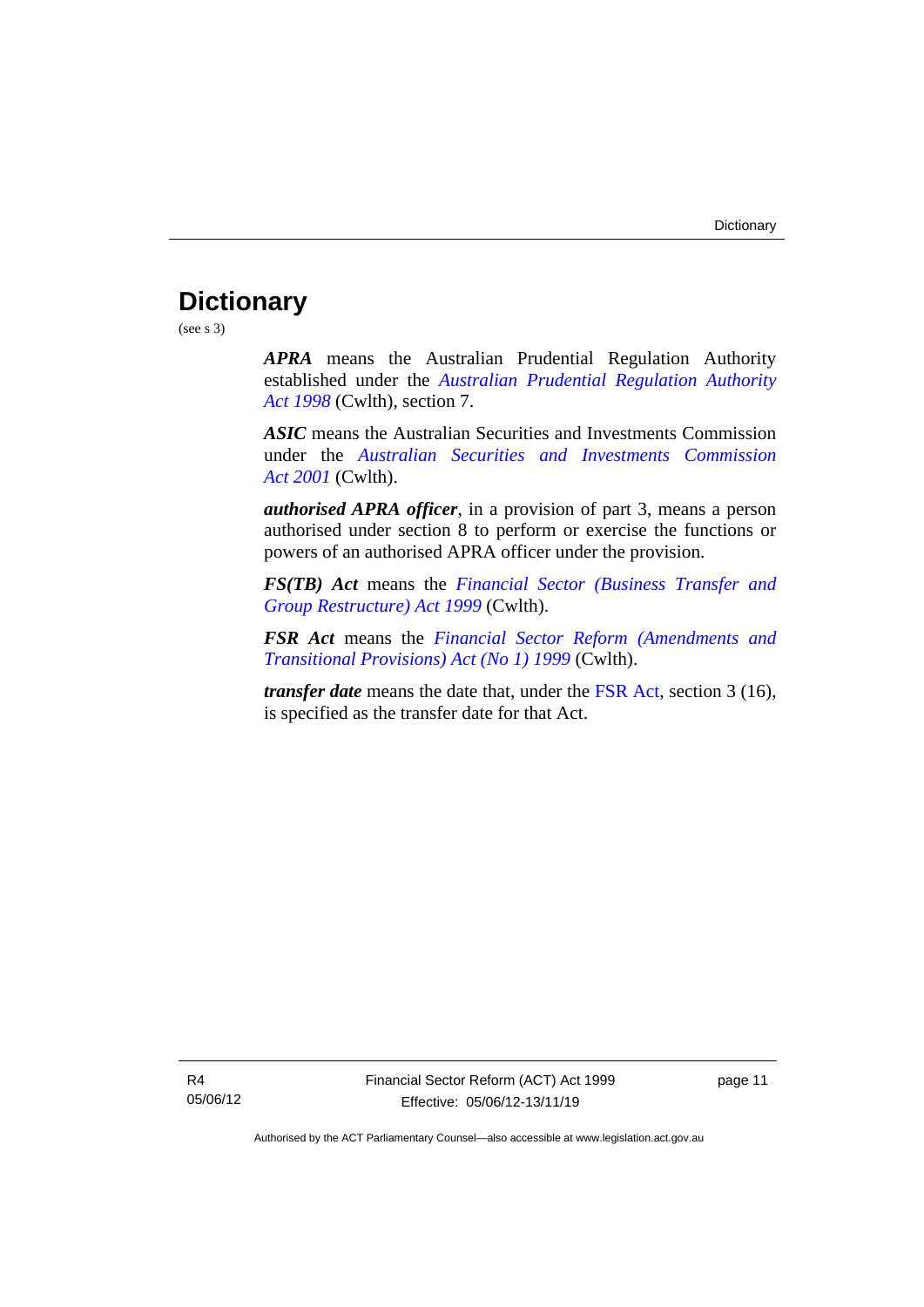1 About the endnotes

# <span id="page-15-1"></span><span id="page-15-0"></span>**Endnotes**

# **1 About the endnotes**

Amending and modifying laws are annotated in the legislation history and the amendment history. Current modifications are not included in the republished law but are set out in the endnotes.

Not all editorial amendments made under the *[Legislation Act 2001](http://www.legislation.act.gov.au/a/2001-14)*, part 11.3 are annotated in the amendment history. Full details of any amendments can be obtained from the Parliamentary Counsel's Office.

Uncommenced amending laws are not included in the republished law. The details of these laws are underlined in the legislation history. Uncommenced expiries are underlined in the legislation history and amendment history.

If all the provisions of the law have been renumbered, a table of renumbered provisions gives details of previous and current numbering.

The endnotes also include a table of earlier republications.

| $A = Act$                                    | $NI =$ Notifiable instrument              |  |
|----------------------------------------------|-------------------------------------------|--|
| $AF =$ Approved form                         | $o = order$                               |  |
| $am = amended$                               | $om = omitted/report$                     |  |
| $amdt = amendment$                           | $ord = ordinance$                         |  |
| $AR = Assembly resolution$                   | $orig = original$                         |  |
| $ch = chapter$                               | par = paragraph/subparagraph              |  |
| $CN =$ Commencement notice                   | $pres = present$                          |  |
| $def = definition$                           | $prev = previous$                         |  |
| $DI = Disallowable instrument$               | $(\text{prev}) = \text{previously}$       |  |
| $dict = dictionary$                          | $pt = part$                               |  |
| $disallowed = disallowed by the Legislative$ | $r = rule/subrule$                        |  |
| Assembly                                     | $reloc = relocated$                       |  |
| $div = division$                             | $remum = renumbered$                      |  |
| $exp = expires/expired$                      | $R[X]$ = Republication No                 |  |
| $Gaz = gazette$                              | $RI = reissue$                            |  |
| $h dq =$ heading                             | $s = section/subsection$                  |  |
| $IA = Interpretation Act 1967$               | $sch = schedule$                          |  |
| $ins = inserted/added$                       | $sdiv = subdivision$                      |  |
| $LA =$ Legislation Act 2001                  | $SL = Subordinate$ law                    |  |
| $LR =$ legislation register                  | $sub =$ substituted                       |  |
| $LRA =$ Legislation (Republication) Act 1996 | underlining = whole or part not commenced |  |
| $mod = modified/modification$                | or to be expired                          |  |
|                                              |                                           |  |

## <span id="page-15-2"></span>**2 Abbreviation key**

page 12 Financial Sector Reform (ACT) Act 1999 Effective: 05/06/12-13/11/19

R4 05/06/12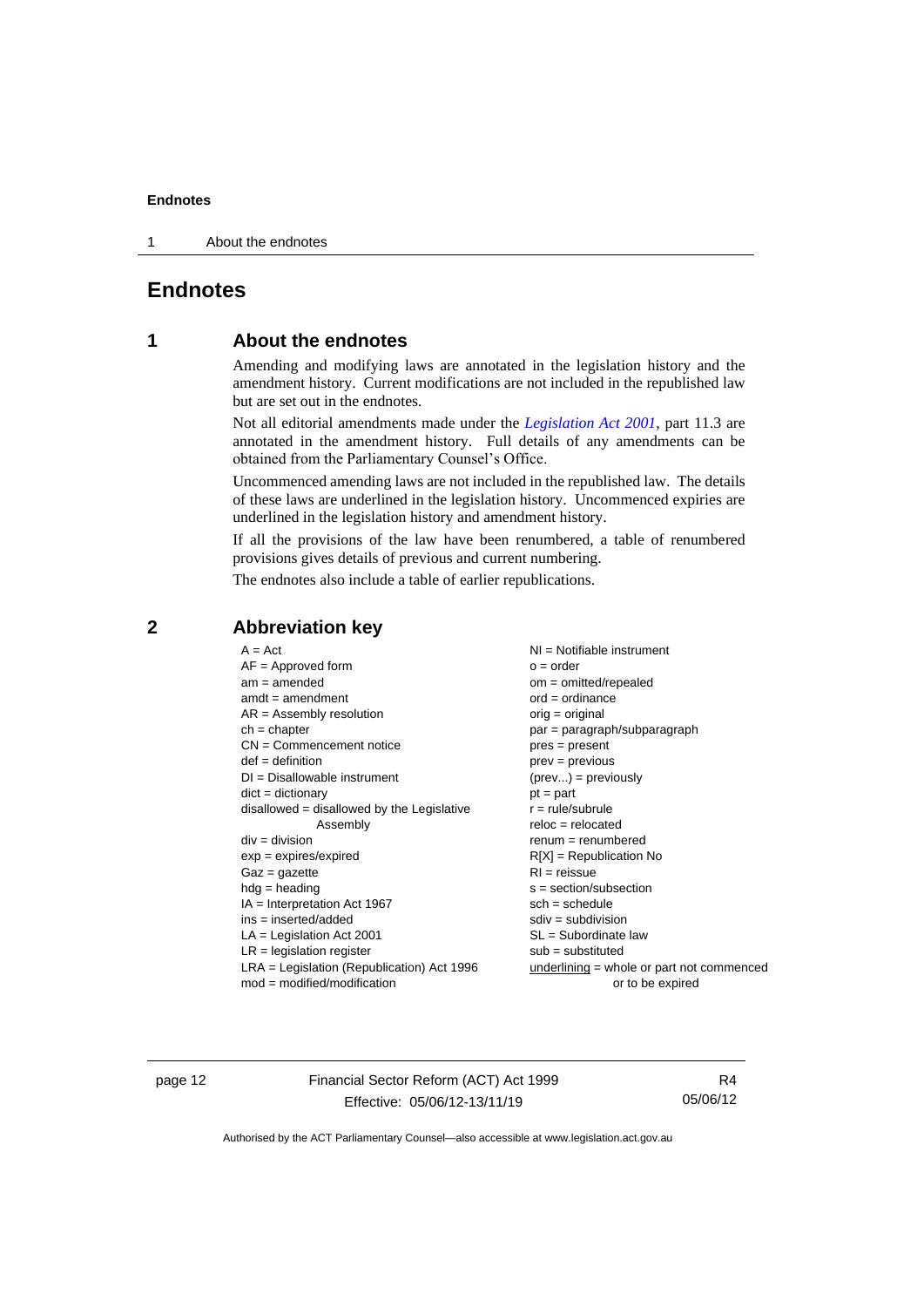#### <span id="page-16-0"></span>**3 Legislation history**

#### **Financial Sector Reform (ACT) Act 1999 A1999-33**

notified 25 June 1999 (Gaz 1999 S34)

s 1, s 2 commenced 25 June 1999 (s 2 (1))

remainder commenced 1 July 1999 (s 2 (2) and see Cwlth Gaz 1999 No S283)

as repealed by

#### **[Statute Law Amendment Act 2002](http://www.legislation.act.gov.au/a/2002-30) A2002-30 pt 4.3**

notified LR 16 September 2002

s 1, s 2 taken to have commenced 19 May 1997 (LA s 75 (2))

pt 4.3 commenced 17 September 2002 (s 2 (1))

as revived by

#### **[Statute Law Amendment Act 2011 \(No](http://www.legislation.act.gov.au/a/2011-52) 3) A2011-52 amdt 3.94**

notified LR 28 November 2011

s 1, s 2 commenced 28 November 2011 (LA s 75 (1))

amdt 3.94 commenced 12 December 2011 (s 2)

*Note* The revival took effect from the beginning of 18 September 2002.

as amended by

# **[Statute Law Amendment Act 2011 \(No](http://www.legislation.act.gov.au/a/2011-52) 3) A2011-52 amdt 3.95,**

**amdt 3.96**

notified LR 28 November 2011

s 1, s 2 commenced 28 November 2011 (LA s 75 (1)) amdt 3.95, amdt 3.96 commenced 12 December 2011 (s 2)

#### **[Statute Law Amendment Act 2012](http://www.legislation.act.gov.au/a/2012-21) A2012-21 sch 3 pt 3.20** notified LR 22 May 2012

s 1, s 2 commenced 22 May 2012 (LA s 75 (1)) sch 3 pt 3.20 commenced 5 June 2012 (s 2 (1))

page 13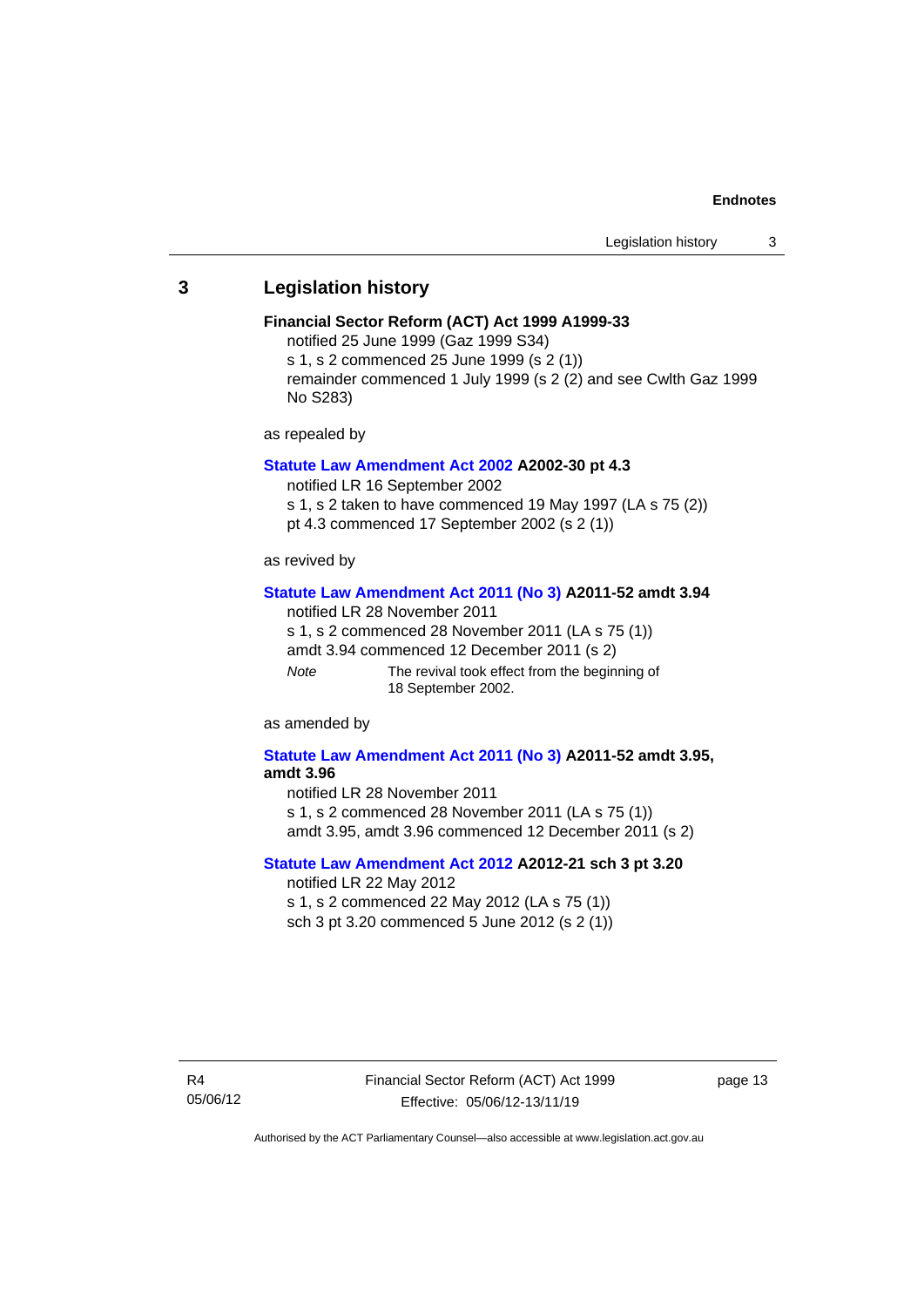| 4 | Amendment history |
|---|-------------------|
|---|-------------------|

#### <span id="page-17-0"></span>**4 Amendment history**

**Commencement** s 2 om R1 LA **Dictionary** s 3 sub [A2012-21](http://www.legislation.act.gov.au/a/2012-21) amdt 3.75 **Transitional provisions**<br>pt 4 hdg om A om [A2011-52](http://www.legislation.act.gov.au/a/2011-52) amd 3.95 **Repeals** div 1 hdg om R1 LA **Repeals** s 16 om R1 LA **Provisions relating to AFIC** div 4.2 hdg (prev pt 4 div 2 hdg) renum R1 LA om [A2011-52](http://www.legislation.act.gov.au/a/2011-52) amdt 3.95 **Continuation and preservation of civil proceedings involving AFIC** s 17 om [A2011-52](http://www.legislation.act.gov.au/a/2011-52) amdt 3.95 **Continuation of offence proceedings** s 18 om [A2011-52](http://www.legislation.act.gov.au/a/2011-52) amdt 3.95 **Provisions relating to registrar of financial institutions** div 4.3 hdg (prev pt 4 div 3 hdg) renum R1 LA om [A2011-52](http://www.legislation.act.gov.au/a/2011-52) amdt 3.95 **Preliminary** sdiv 4.3.1 hdg (prev pt 4 div 3 sdiv 1 hdg) renum R1 LA om [A2011-52](http://www.legislation.act.gov.au/a/2011-52) amdt 3.95 **Meaning of** *registrar* **for div 4.3** s 19 om [A2011-52](http://www.legislation.act.gov.au/a/2011-52) amdt 3.95 **Office of registrar to continue** sdiv 4.3.2 hdg (prev pt 4 div 3 sdiv 2 hdg) renum R1 LA om [A2011-52](http://www.legislation.act.gov.au/a/2011-52) amdt 3.95 **Continuation of office of registrar for certain purposes** s 20 om [A2011-52](http://www.legislation.act.gov.au/a/2011-52) amdt 3.95 **Registrar's final report and financial statements** s 21 om [A2011-52](http://www.legislation.act.gov.au/a/2011-52) amdt 3.95 **Abolition of office or registrar** s 22 om R1 LA **Provisions about particular funds** sdiv 4.3.3 hdg (prev pt 4 div 3 sdiv 3 hdg) renum R1 LA om [A2011-52](http://www.legislation.act.gov.au/a/2011-52) amdt 3.95

page 14 Financial Sector Reform (ACT) Act 1999 Effective: 05/06/12-13/11/19

R4 05/06/12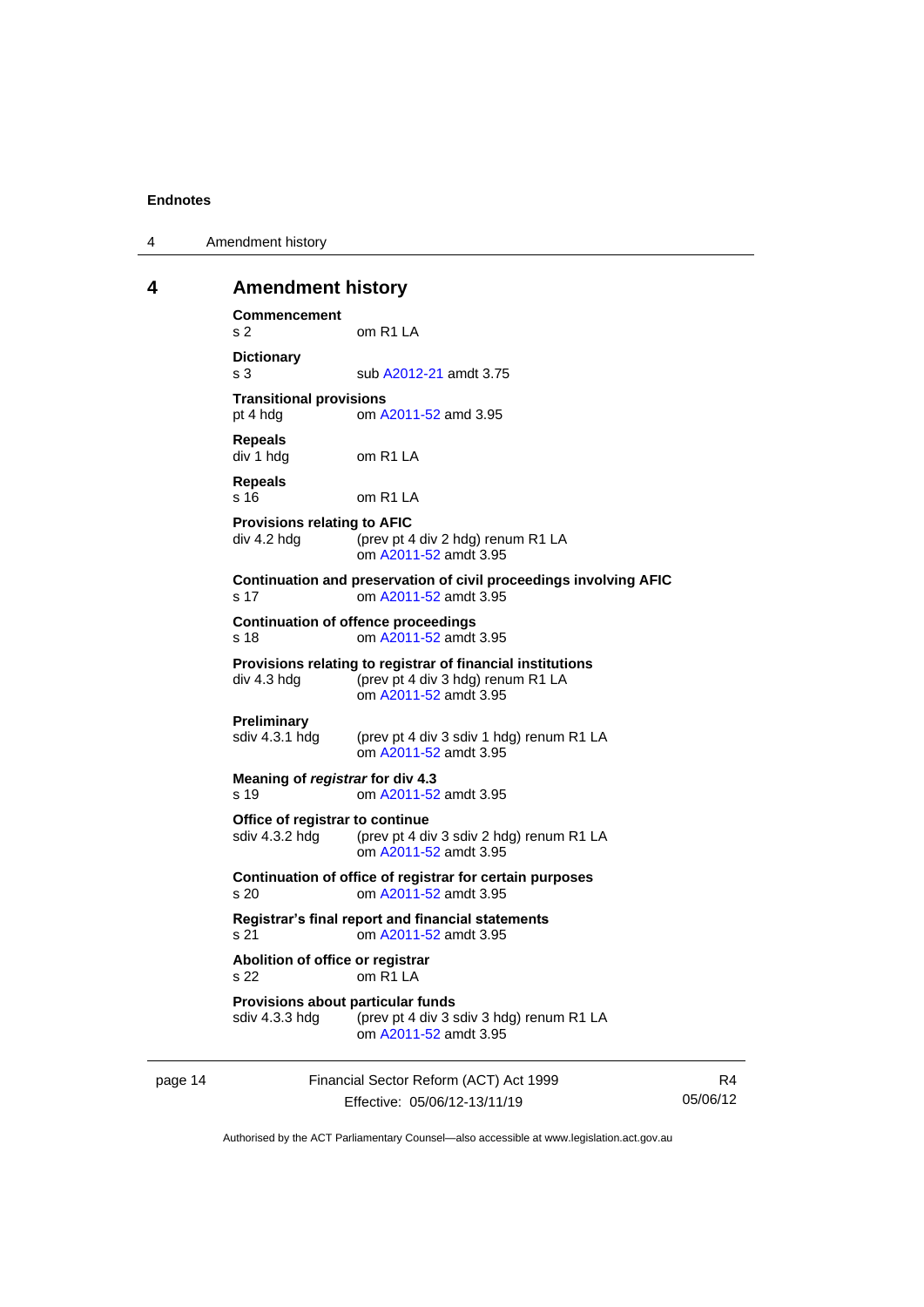| s 23                                              | om A2011-52 amdt 3.95                                                                                               |
|---------------------------------------------------|---------------------------------------------------------------------------------------------------------------------|
| s <sub>24</sub>                                   | Payments out of credit unions contingency fund<br>om A2011-52 amdt 3.95                                             |
| Winding-up of supervision fund<br>s <sub>25</sub> | om A2011-52 amdt 3.95                                                                                               |
| s 26                                              | Financial statements for credit unions contingency fund<br>om A2011-52 amdt 3.95                                    |
| Auditor-general to report on fund<br>s 27         | om A2011-52 amdt 3.95                                                                                               |
| sdiv 4.3.4 hdg                                    | Information may be given to APRA or ASIC<br>(prev pt 4 div 3 sdiv 4 hdg) renum R1 LA<br>om A2011-52 amdt 3.95       |
| Giving of information<br>s <sub>28</sub>          | om A2011-52 amdt 3.95                                                                                               |
| sdiv 4.3.5 hdg                                    | Transfer of registrar's assets and liabilities<br>(prev pt 4 div 3 sdiv 5 hdg) renum R1 LA<br>om A2011-52 amdt 3.95 |
| <b>Transfer of assets and liabilities</b><br>s 29 | om A2011-52 amdt 3.95                                                                                               |
| Proceedings involving registrar<br>sdiv 4.3.6 hdg | (prev pt 4 div 3 sdiv 6 hdg) renum R1 LA<br>om A2011-52 amdt 3.95                                                   |
| s <sub>30</sub>                                   | Continuation and preservation of civil proceedings involving the registrar<br>om A2011-52 amdt 3.95                 |
| s 31                                              | <b>Continuation of certain offence proceedings</b><br>om A2011-52 amdt 3.95                                         |
| div 4.4 hdg                                       | APRA's and ASIC's functions and powers under codes<br>(prev pt 4 div 4 hdg) renum R1 LA<br>om A2011-52 amdt 3.95    |
| s 32                                              | Conferral of functions and powers relating to financial institutions<br>om A2011-52 amdt 3.95                       |
| <b>AFIC code provisions</b><br>s 33               | om A2011-52 amdt 3.95                                                                                               |
| s 34                                              | <b>Financial institutions code provisions</b><br>om A2011-52 amdt 3.95                                              |
| s 35                                              | Provisions for financial institutions code as applied under AFIC code s 40<br>om A2011-52 amdt 3.95                 |

R4 05/06/12 Financial Sector Reform (ACT) Act 1999 Effective: 05/06/12-13/11/19

page 15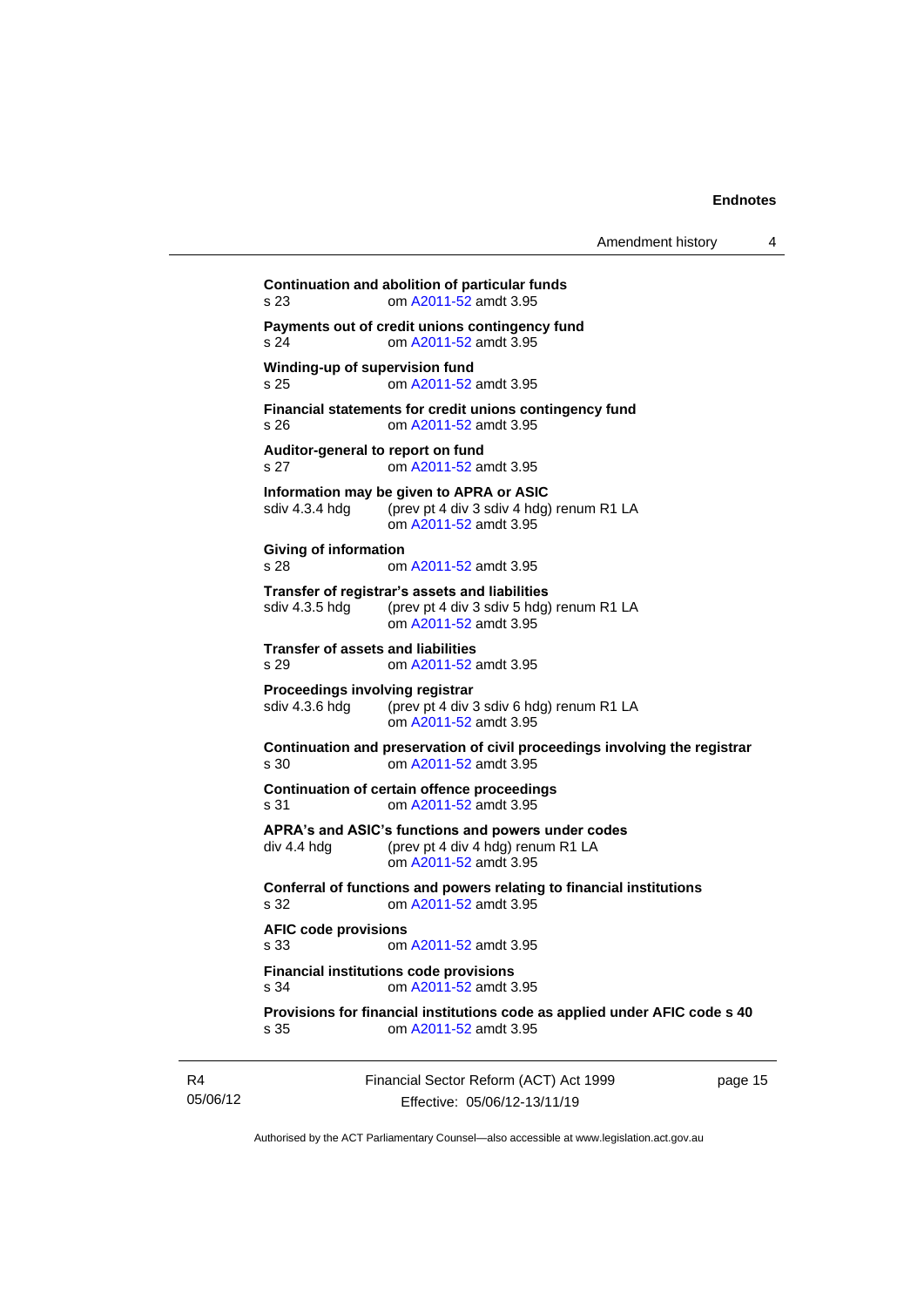4 Amendment history

| s 36                                             | Only appropriately qualified person may be authorised etc<br>om A2011-52 amdt 3.95                       |
|--------------------------------------------------|----------------------------------------------------------------------------------------------------------|
| <b>Conferral of functions and powers</b><br>s 37 | om A2011-52 amdt 3.95                                                                                    |
| div 4.5 hdg                                      | Matters relating to deregistered societies<br>(prev pt 4 div 5 hdg) renum R1 LA<br>om A2011-52 amdt 3.95 |
| Meaning of society in div 4.5<br>s 38            | om A2011-52 amdt 3.95                                                                                    |
| <b>Application of div 4.5</b><br>s 39            | om A2011-52 amdt 3.95                                                                                    |
| $\sin 40$                                        | Society's property vested in ASIC s 29<br>om A2011-52 amdt 3.95                                          |
| ASIC may act for society<br>s 41                 | om A2011-52 amdt 3.95                                                                                    |
| Recovery from society's insurer<br>s 42          | om A2011-52 amdt 3.95                                                                                    |
| <b>Conferral of functions and powers</b><br>s 43 | om A2011-52 amdt 3.95                                                                                    |
| <b>Miscellaneous</b><br>div 4.6 hdg              | (prev pt 4 div 6 hdg) renum R1 LA<br>om A2011-52 amdt 3.95                                               |
| <b>Dormant accounts</b><br>$s$ 44                | om A2011-52 amdt 3.95                                                                                    |
| (ACT) code                                       | Mergers and transfers of engagements started under financial institutions                                |
| s 45                                             | om A2011-52 amdt 3.95<br>Australian financial institutions appeals tribunal                              |
| s 46                                             | om A2011-52 amdt 3.95                                                                                    |
| <b>Consequential amendments</b><br>pt 5 hdg      | om R <sub>1</sub> LA                                                                                     |
| s 47                                             | <b>Consequential amendments of other Acts</b><br>om R <sub>1</sub> L <sub>A</sub>                        |
| sch                                              | <b>Consequential amendments of other Acts</b><br>$om$ R <sub>1</sub> L <sub>A</sub>                      |

page 16 Financial Sector Reform (ACT) Act 1999 Effective: 05/06/12-13/11/19

R4 05/06/12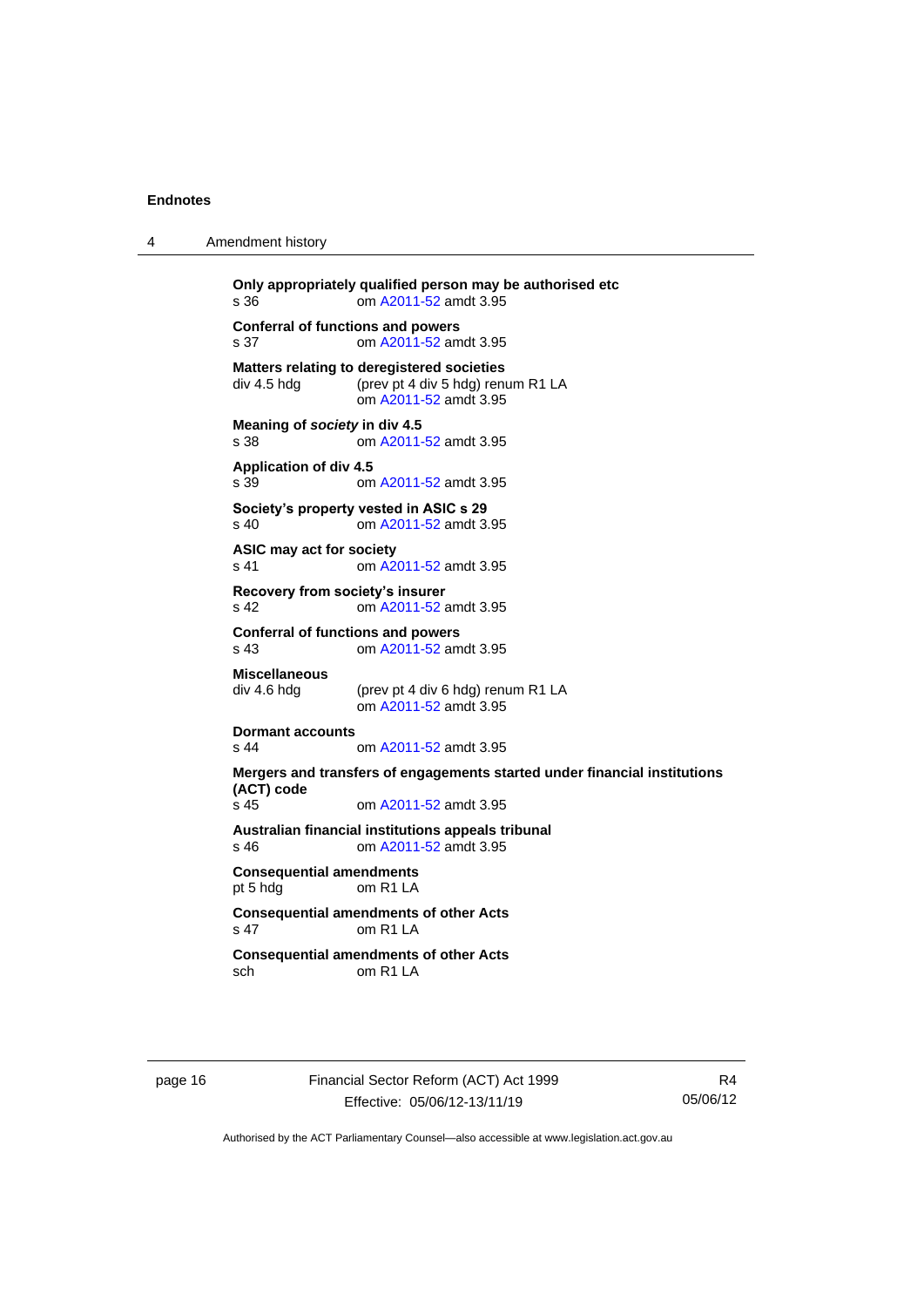Amendment history 4

#### **Dictionary** dict def *AFIC* o[m A2012-21](http://www.legislation.act.gov.au/a/2012-21) amdt 3.76 def *AFIC (ACT) code* om [A2012-21](http://www.legislation.act.gov.au/a/2012-21) amdt 3.76 def *AFIC (ACT) regulations* o[m A2012-21](http://www.legislation.act.gov.au/a/2012-21) amdt 3.76 def *AFIC code* om [A2012-21](http://www.legislation.act.gov.au/a/2012-21) amdt 3.76 def *AFIC regulations* o[m A2012-21](http://www.legislation.act.gov.au/a/2012-21) amdt 3.76 def *appropriately qualified* om [A2012-21](http://www.legislation.act.gov.au/a/2012-21) amdt 3.76 def *APRA* sub [A2012-21](http://www.legislation.act.gov.au/a/2012-21) amdt 3.77 def *ASIC* sub [A2012-21](http://www.legislation.act.gov.au/a/2012-21) amdt 3.78 def *credit unions contingency fund* o[m A2012-21](http://www.legislation.act.gov.au/a/2012-21) amdt 3.79 def *employee* om [A2012-21](http://www.legislation.act.gov.au/a/2012-21) amdt 3.79 def *enforcement power* o[m A2012-21](http://www.legislation.act.gov.au/a/2012-21) amdt 3.79 def *financial institutions (ACT) code* o[m A2012-21](http://www.legislation.act.gov.au/a/2012-21) amdt 3.79 def *financial institutions (ACT) regulations* om [A2012-21](http://www.legislation.act.gov.au/a/2012-21) amdt 3.79 def *financial institutions code* o[m A2012-21](http://www.legislation.act.gov.au/a/2012-21) amdt 3.79 def *financial institutions legislation* om [A2012-21](http://www.legislation.act.gov.au/a/2012-21) amdt 3.79 def *FS(TB) Act* sub [A2011-52](http://www.legislation.act.gov.au/a/2011-52) amdt 3.96 def *registrar* om [A2012-21](http://www.legislation.act.gov.au/a/2012-21) amdt 3.79 def *relevant Commonwealth body* o[m A2012-21](http://www.legislation.act.gov.au/a/2012-21) amdt 3.79 def *SSA* om [A2012-21](http://www.legislation.act.gov.au/a/2012-21) amdt 3.79 def *supervision fund* om [A2012-21](http://www.legislation.act.gov.au/a/2012-21) amdt 3.79

R4 05/06/12 Financial Sector Reform (ACT) Act 1999 Effective: 05/06/12-13/11/19